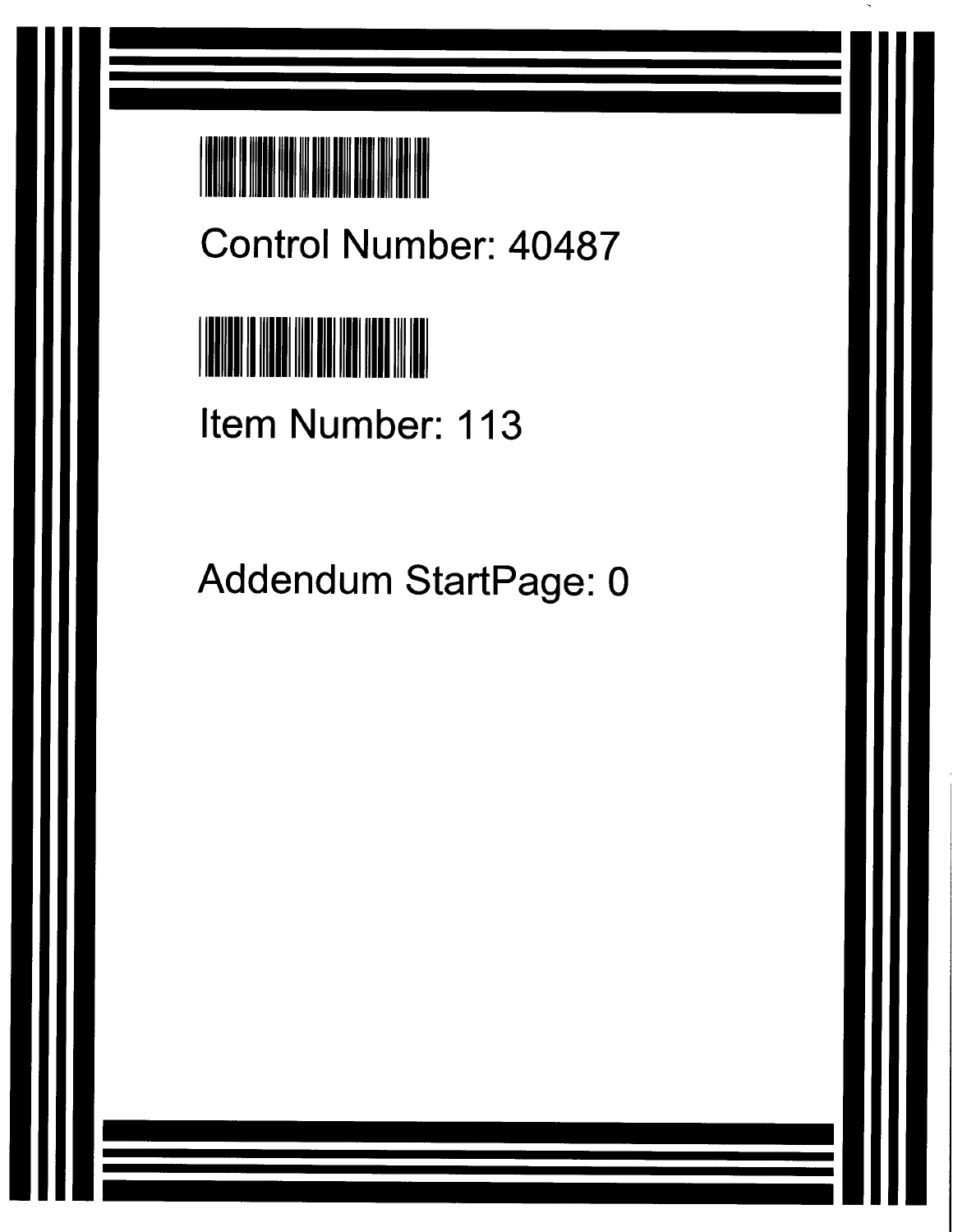# PUC DOCKET NO. 40487 SOAH DOCKET NO. 473-12-7110

 $J^{\circ}$  AMII:  $I^{\circ}$ 

NOTICE OF VIOLATION BY CPS § ENERGY, AN AUTHORIZED § QUALIFIED SCHEDULING ENTITY (QSE), OF PURA §39.151(d) AND (j), PUC §<br>SUBST. R. 25.503(f)(2), ERCOT § SUBST. R. 25.503(f)(2), ERCOT §<br>PROTOCOLS §§6.5.7.6.2.3(4), RELATING §<br>TO NON-SPINNING RESERVE SERVICE § PROTOCOLS §§6.5.7.6.2.3(4), RELATING TO NON-SPINNING RESERVE SERVICE (NSRS) DEPLOYMENT, 8.1.1.2.1.3, § RELATING TO NSRS QUALIFICATION, § AND 8.1.1.4.3(3)(b) RELATING TO NSRS § ENERGY DEPLOYMENT CRITERIA § **PUBLIC UTILITY COMMISSION** 

OF TEXAS

### ORDER

This order addresses the notice of violation brought on June 18, 2012 regarding CPS Energy's failure on February 2, 2011 to provide a non-spinning reserve service (NSRS) obligation of 48 megawatts from one of its Braunig combustion turbines. The matter was referred to the State Office of Administrative Hearings, and the hearing on the merits was conducted on January 22 through January 23, 2013. The administrative law judge issued a proposal for decision on May 6, 2013. The judge found that the violations occurred and that the penalty of \$25,000 was appropriate.

The Commission adopts the proposal for decision, including the following findings of fact **and conclusions of law:**

## 1. Findings of Fact

#### *Procedural History*

- l. CPS Energy (CPS) is a **municipally owned utility that is owned** by the City of San Antonio, Texas.
- 2. The Texas Reliability Entity, Inc. (Texas RE) provided a letter from Paula Mueller, Manager Protocol Compliance Texas RE, dated September 8, 2011, notifying CPS of

 $/ 15$ 000000001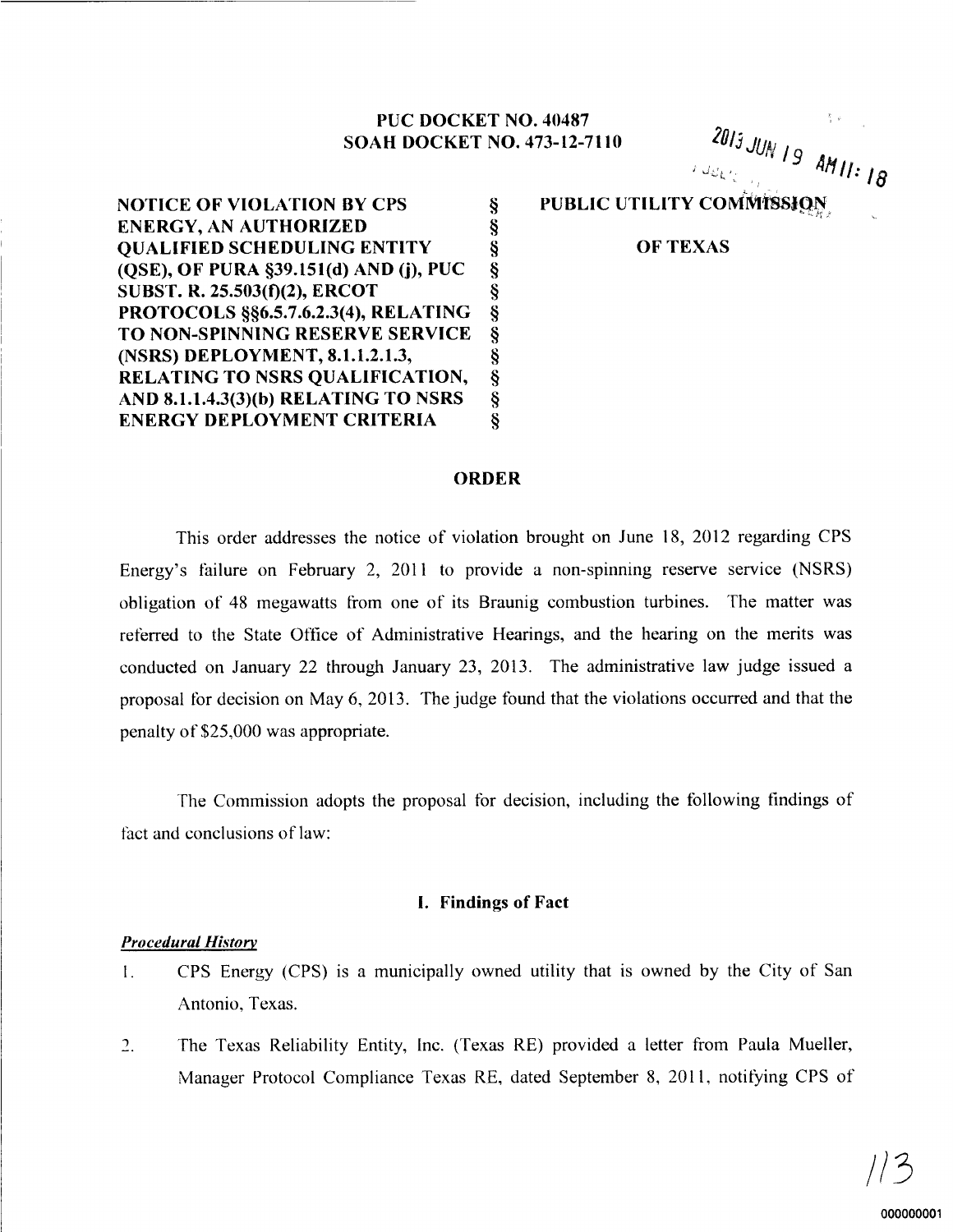possible violation of Protocols §§ 8.1.1.4.3, 8.1.1.2.1.3, and 8.1.1 of the Electric Reliability Council of Texas (ERCOT). Staff for the Oversight and Enforcement Division (Staff) of the Public Utility Commission of Texas (Commission) filed its notice of violation on June 18, 2012.

- **3. On September** 21, 2011, CPS **provided its response to the notice of protocol possible violation, confirming that Braunig** CT5 did not **reach its low sustained limit** (LSL) within 25 minutes.
- 4. On December 19, 2011, Staff served a written pre-notice of violation to CPS, informing CPS that it was in violation of ERCOT Protocols §§ 6.5.7.6.2.3(4), 8.1.1.4.3(3)(b) and 8.1.1.2.1.3, Public Utility Regulatory Act (PURA) § 39.151(d) and (j) and P.U.C. SUBST. R.  $25.503(f)(2)$ , and that Staff was recommending the Commission impose an administrative penalty of \$25,000.
- 5. Staff and CPS had one or more settlement meetings that did not result in a resolution of this matter.
- **6. On June 18,** 2012, **Staff filed its notice of violation to CPS recommending that the** Commission issue an order finding CPS in violation of ERCOT protocols, and recommending the Commission impose an administrative penalty of \$25,000.
- 7. The **Commission referred this matter to the State Office of Administrative Hearings** (SOAH) on July 10, 2012.
- 8. The **Commission issued a preliminary order on August** 22, 2012, **identifying seven issues to be addressed in the proceedings** at SOAH.
- 9. On January 22 and 23, 2013, a hearing on the merits was held at SOAH, where both Staff and CPS participated.
- 10. The parties filed their initial briefs on February 15, 2013, and their reply briefs, as well as proposed findings of fact and conclusions of law on March 8, 2013. The record closed on March 8, 2013.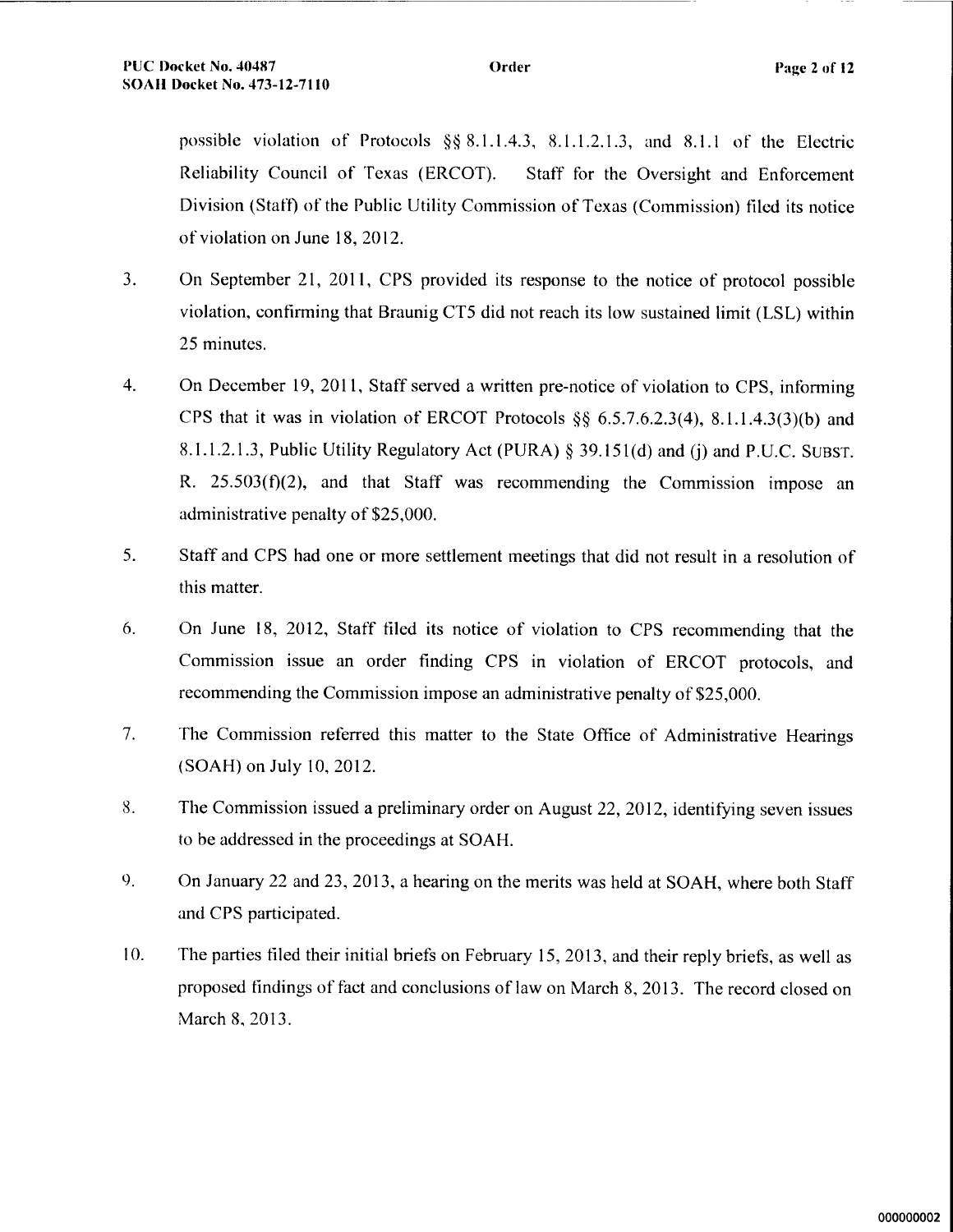## *Background*

- It. Staff is responsible for conducting investigations concerning ERCOT protocol violations, prosecuting these cases, and bringing them before the Commission.
- 12. The Texas RE is a Texas nonprofit corporation authorized by the North American Electric Reliability Corporation (NERC) to enforce compliance with NERC reliability standards within the geographic boundaries of the ERCOT region.
- 13. Texas RE is also authorized through a contractual relationship with the Commission and ERCOT to act as the Commission's Reliability Monitor for the ERCOT region. As the Commission's Reliability Monitor, Texas RE: (a) monitors compliance with the reliability-related provisions of the PURA, ERCOT protocols, and ERCOT operating guides by ERCOT and ERCOT market entities; (b) initiates investigations based on monitoring activities; (c) investigates complaints and self-reported violations; and (d) investigates specific ERCOT reliability-related events and prepares reports.
- 14. Texas RE also assists and supports Commission enforcement activities by: (a) documenting and reporting potential compliance violations; (b) reviewing and analyzing remedial actions taken by market entities to address potential compliance violations; and (c) providing technical expertise and advice, including testimony services, in support of Staff's case in administrative penalty proceedings.
- **15. ERCOT manages the flow of electric power to 23 million Texas customers-representing** 85% of **the state's electric load. As the independent system operator for the region,** ERCOT **schedules power on an electric grid that connects 40,500 miles of transmission** lines and more than 550 generation units. ERCOT is a membership-based  $501(c)(4)$ nonprofit corporation, governed by a board of directors and subject to oversight by the Commission and the Texas Legislature. ERCOT's members include consumers, electric cooperatives, generators, power marketers, retail electric providers, investor-owned electric utilities (transmission and distribution providers), and municipally owned electric utilities.
- 16. The Texas **RE and** ERCOT **are both contracted to act on behalf** of Staff **by assisting with the investigation and prosecution** of ERCOT protocol **violations.**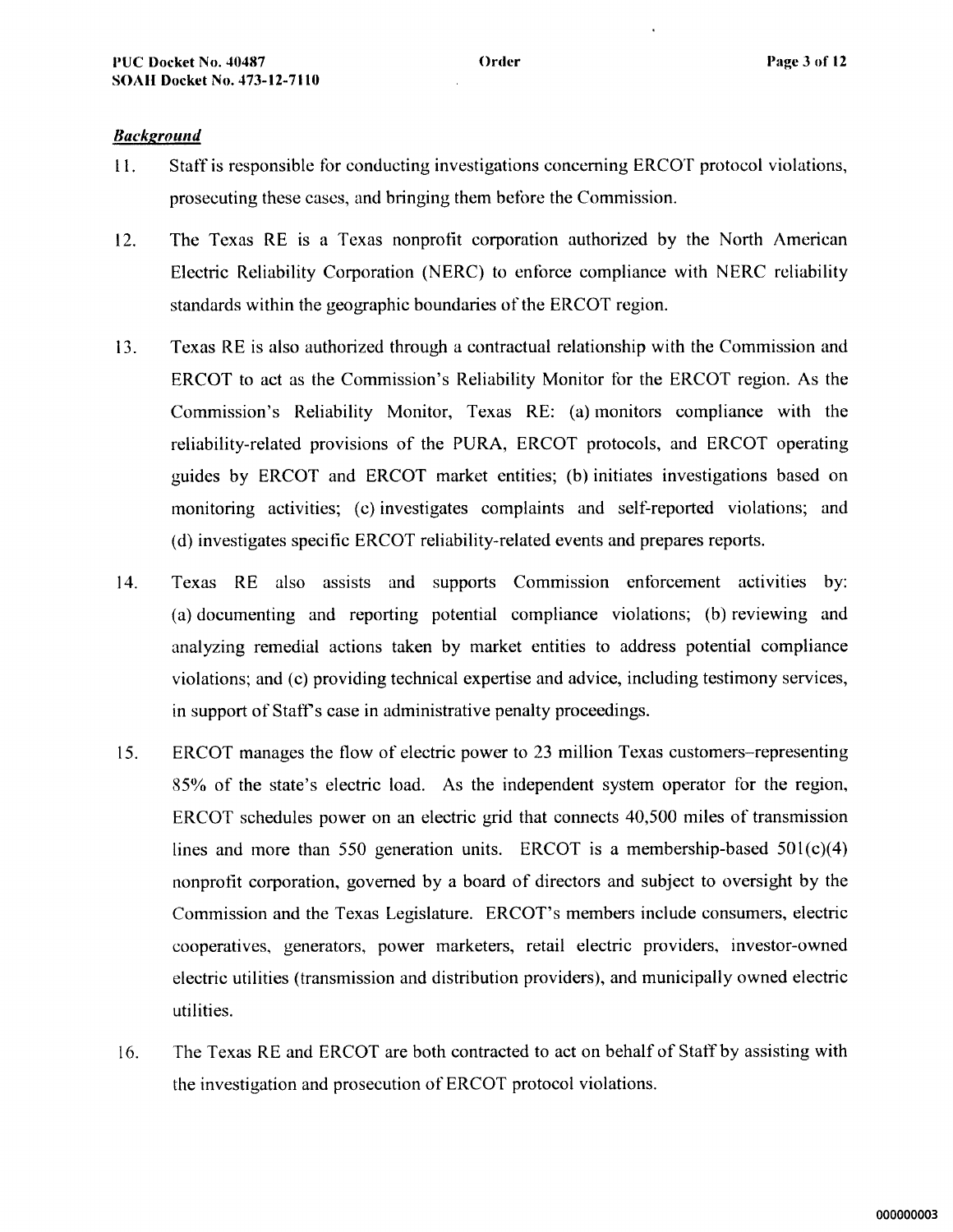- 17. Qualified scheduling entities (QSE) are entities qualified by ERCOT to participate in the day-ahead and real-time markets as the representatives of load serving entities (LSEs) and resource **entities** (REs). QSEs also perform financial settlements of market **transactions** with ERCOT. **The requirements for registration and qualification of QSEs are set out in section 16** of the ERCOT protocols.
- 18. QSEs have many responsibilities and obligations related to both reliability-related activities and market transactions. QSE activities in the ERCOT market include the following:

**(a) Submitting schedules** to ERCOT reflecting **planned** energy **sales** and scheduled ancillary services on behalf of the entities they represent.

(b) Submitting to ERCOT detailed resource plans (called current operating plans (COP)) that are by specific unit and by hour for a rolling seven-day window. The COPs are submitted on a day-ahead basis and updated as needed. The COP is the mechanism that QSEs use to inform ERCOT of which specific units the QSE plans to use to supply ancillary services such as non-spinning reserve service (NSRS).

(c) Submitting offers to sell energy, bids to buy energy and/or offers to provide ancillary services in the day-ahead and real-time markets.

**(d) Receiving dispatch instructions** from ERCOT **and insuring that their** representative generation resources execute those instructions.

- 19. CPS is a QSE with **generation resources** in the ERCOT market.
- 20. Ancillary **services are those services necessary to support the transmission of energy from** resources to loads while maintaining reliable operation of the transmission system using good utility practice. As operator of the single control area, ERCOT is responsible for ensuring that the right amount of generation is available to service the system load and that there is sufficient transmission capacity to deliver the power to where it is needed.
- **21. Most electricity** in ERCOT is **bought** and sold through **private, bilateral transactions to** which ERCOT **is not** a party. **However, as the independent system operator,** ERCOT is responsible for ensuring that there is sufficient generating capacity scheduled ahead of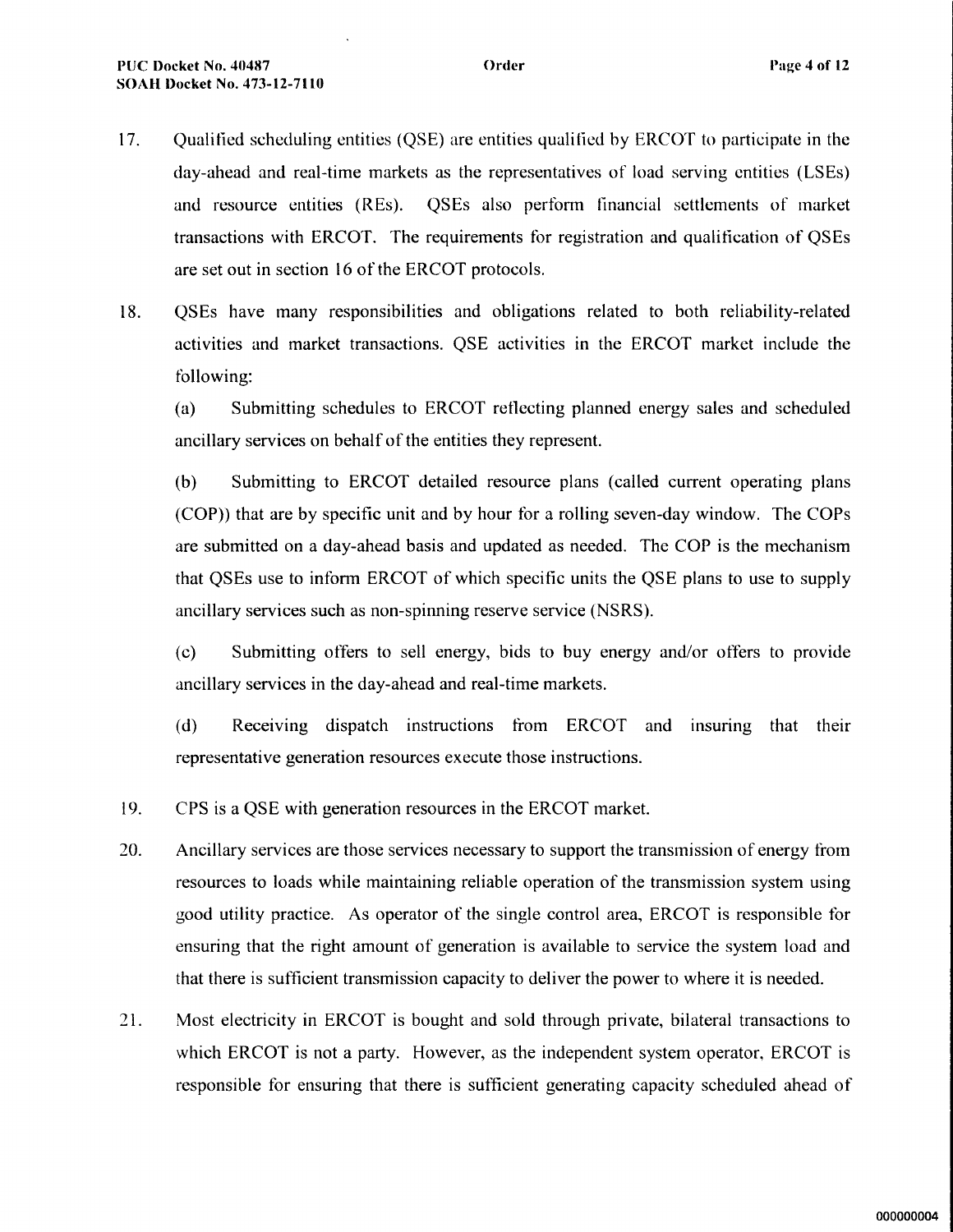**time to meet the projected** load, and **also to ensure** that **sufficient** generating **capacity is available to balance generation with load in real time. During real time operations, unexpected changes in generation** or load can **cause the scheduled generation to be insufficient for time periods ranging from seconds to hours.** ERCOT is **responsible for responding** to such reliability **challenges and uses ancillary services** for this **purpose.**

- 22. In ERCOT, ancillary services used to balance generation with load include: (a) regulation service (up  $-$  URS and down  $-$  DRS); (b) responsive reserve service (RRS); and (c) NSRS.
- 23. NSRS is an ancillary service that is provided through use of the part of off-line generation resources that can be synchronized and ramped to a specified output level within 30 minutes (or load resources that can be interrupted within 30 minutes) and that can operate (or load resources that can be interrupted) at a specified output level for at least one hour. Non-spin may also be provided from unloaded on-line capacity that meets the 30-minute response requirements and that is reserved exclusively for use for this service.
- 24. NSRS is a stand-by capacity service dispatched by ERCOT. NSRS provides additional generating capacity that is available within 30 minutes of deployment if that scheduled generation is inadequate to meet demand.
- 25. NSRS is **an important tool that** ERCOT uses **to ensure the reliability** of the ERCOT grid.
- 26. There are three situations that will cause ERCOT to deploy NSRS: (a) detection of insufficient capacity for energy dispatch based on periodic checking of available generation capacity; (b) disturbance conditions such as a unit trip, sustained frequency decay, or sustained low frequency operations; and (c) security constrained economic dispatch (SCED) not having enough energy available to execute successfully.
- **27. The performance requirements of the** ERCOT **protocols describe three components that make up a successful NSRS deployment using an off-line generation resource. Failure to timely complete** any of **the following actions would result in the NSRS capacity not being available for dispatch** by ERCOT: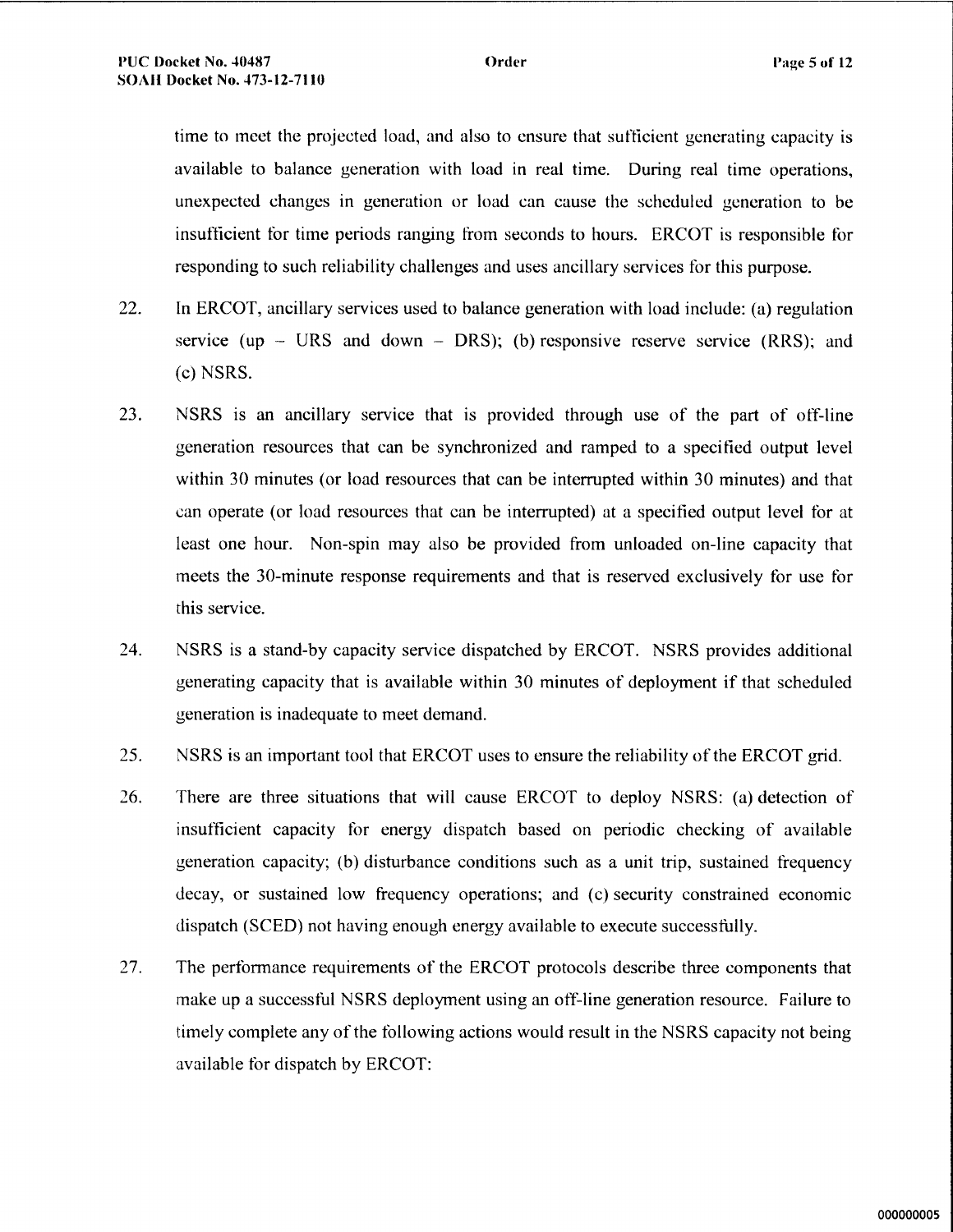(a) Within 20 minutes of deployment, the QSE must update the NSRS schedule for the unit indicating the deployment was applied to that unit (technically accomplished by the QSE reducing the NSRS schedule to zero for each unit). The schedule update is communicated via telemetry and makes the capacity available to ERCOT's SCED for dispatch via basepoint instructions to the units.

(b) Within **25 minutes of deployment, the generating unit must reach its** LSL. The **generating unit's** LSL is **communicated** to ERCOT **via telemetry.**

(c) Within **25 minutes,** the QSE **must change the resource status for the generating unit from** "OFFNS" (**offline non-spin)** to "ON." **The resource status is communicated to** ERCOT **via telemetry and allows SCED to dispatch the unit from that point based on the** required energy offer curve submitted by the QSE for that unit.

# *February 2, 2011, Enemy EmerQency Alert (EEA) Event*

- 28. On February l, 2011, CPS voluntarily offered to provide 96 megawatts (MW) of NSRS in the day-ahead ancillary services market and was awarded those services.
- 29. CPS is paid by ERCOT for NSRS.
- 30. On February 1, 2011, CPS submitted a COP to ERCOT that informed ERCOT that CPS planned to provide 96 MW of NSRS using two of the Braunig combustion turbines (Braunig CT5 and Braunig CT8) on the morning of February 2, 2011, for the time period 04:00 to 05:00.
- 31. In February 2011, Texas experienced record **cold temperatures** that **caused numerous** electric generating facilities to trip off-line or to fail.
- **32. Beginning January 27,** 2011, ERCOT **took steps, such as adjusting load forecasts,** scheduling additional generation, adjusting reserve levels and cancelling or delaying planned maintenance outages for transmission facilities, in anticipation of the high energy demands expected between February 1 and February 3, 2011.
- 33. Additionally, ERCOT issued **"operating condition notices" (including one issued on** January 31, 2011, at 06:30, which warned QSEs that: "A cold front is approaching with temperatures anticipated to be in the mid to low 18 degree range and maximum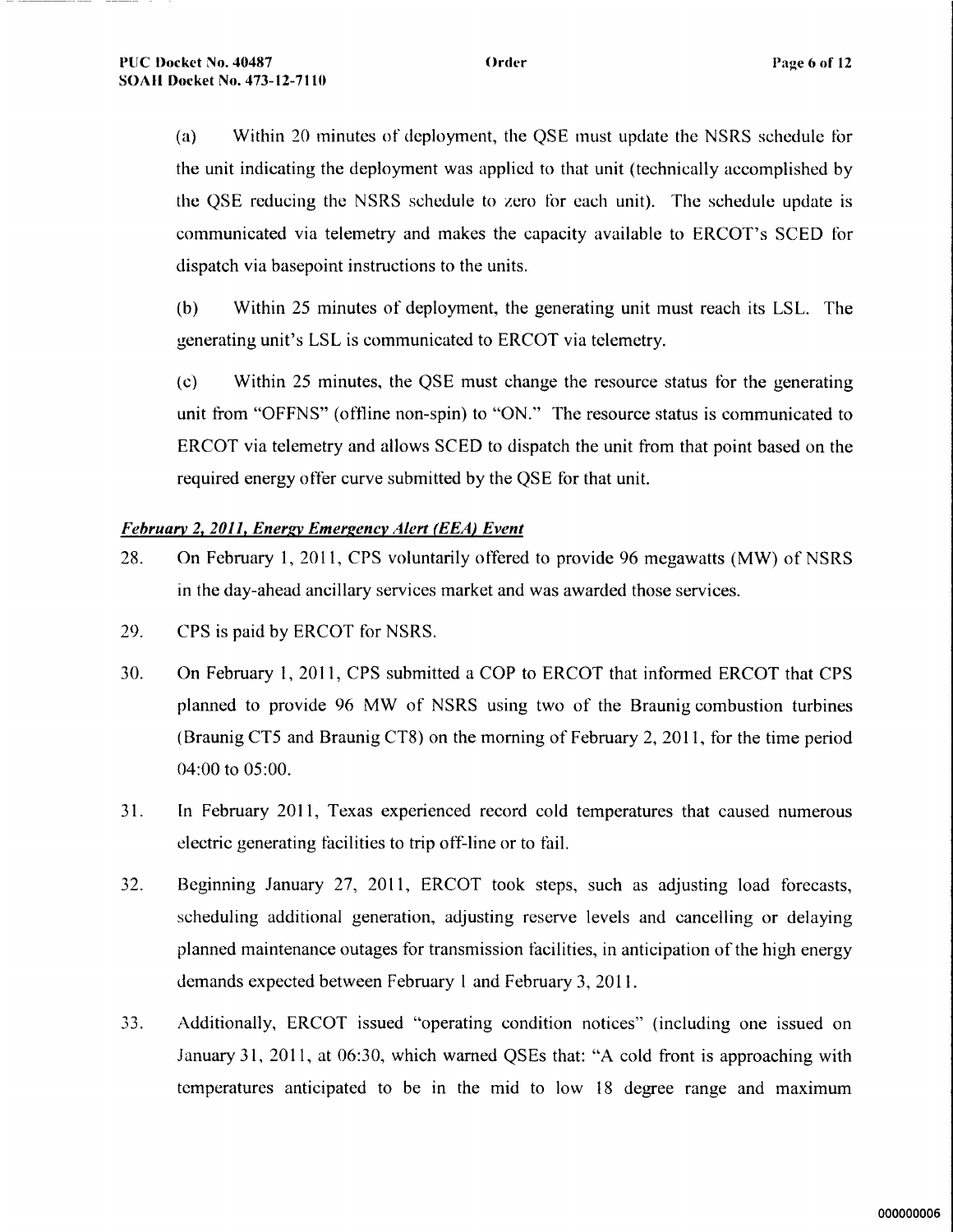**temperature** expected **to remain near** or below freezing impacting 50% or more of the **major metropolitan areas. Estimate starting** time Tuesday 2/1/11 09:00."

- 34. On February 2, 2011, **freezing temperatures across the state** caused a drop **in available generation and increase in load causing** ERCOT to deploy a total of 1,804 MWs of NSRS at 04:26 with the expectation that the full amount would be online and available to SCED no later than 04:5 1.
- 35. The **failure** or delay of **more than** 600 MWs of the 1,804 MWs of NSRS deployed by ERCOT **contributed to the low levels** of physical **responsive capability** (PRC). ERCOT took the necessary actions to maintain grid reliability, including declaring an EEA at 05:18 and eventual firm load shed to prevent widespread, sustained blackouts.
- 36. CPS's Braunig CT5 unit was one of the units that failed to start up and deploy in the required 25-minute time frame in response to the NSRS instruction that morning.
- 37. Between February 1, 2011, at 09:00 and February 3, 2011, at 18:00, a total of 225 generation units experienced a failure to start during freezing conditions.
- 38. At its lowest level, approximately one-third of the total ERCOT electric generation fleet was unavailable for deployment.
- 39. At 05:43 **on February** 2, 2011, ERCOT **declared** an EEA Level **3 and took action to** reduce demand on the electric grid.
- 40. ERCOT **simultaneously issued a verbal dispatch instruction calling on all emergency** interruptible load service loads to curtail their consumption to the requisite amount, and **initiated a round of state-wide rolling blackouts by ordering** 1,000 MW **of manual firm** load shed.
- 41. Approximately two hours later, ERCOT ordered an additional 3,000 MW of firm load shed.
- 42. A joint report by the Federal Energy Regulatory Commission and the North American Electric Reliability Corporation concluded that 3.2 million customers were affected, by the rolling blackouts during the February 2011 event.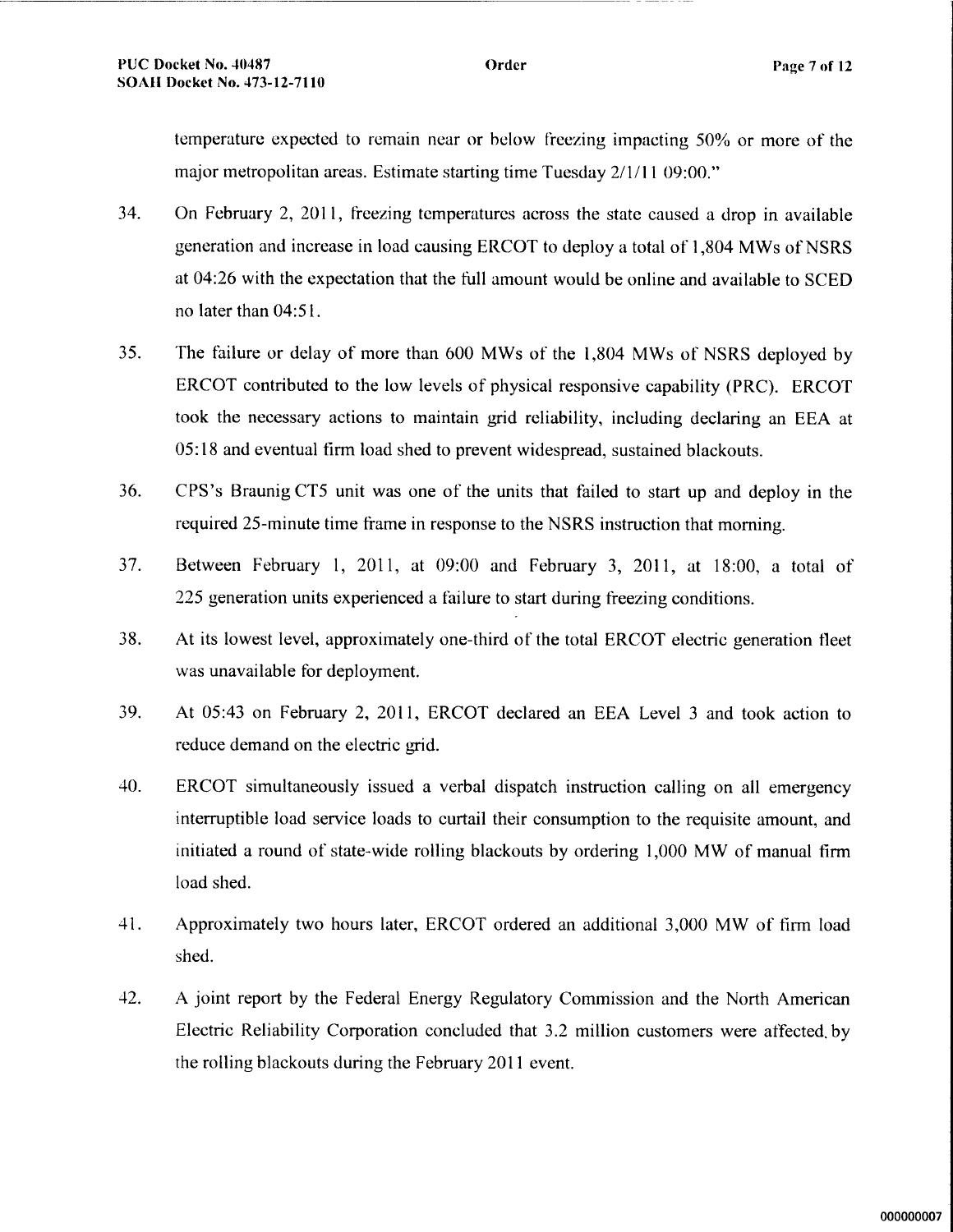- 43. The report also concluded that if ERCOT had not acted promptly to reduce demand through firm load shedding, it would very likely have suffered widespread, uncontrolled, **sustained blackouts** throughout the entire ERCOT **region.**
- 44. The **EEA was cancelled** by ERCOT **at 10:00 on February** 3, 2011.
- 45. When ERCOT's **reserve levels** of electricity supply drop below adequate levels, ERCOT is required to declare an EEA, which allows implementation of various measures to increase supply and reduce demand to bring the grid into balance.
- 46. Deployment of NSRS is one step taken prior to implementing rolling blackouts.
- 47. CPS's **failure to meet its NSRS performance obligations when called on before the** February **2, 2011, emergency event inhibited** ERCOT's ability **to respond to emergency** conditions **and maintain** the reliability of the grid.
- 48. The ERCOT protocols in effect on February 2, 2011, apply to the February 2, 2011, emergency event.
- 49. ERCOT Protocol § 8.1.1.2.1.3(5), relating to NSRS qualification, requires that each QSE shall ensure that each resource is able to meet the resource's obligations to provide the ancillary services resource responsibility. Each generation resource and load resource providing non-spin must meet specified additional technical requirements.
- 50. CPS received certification through ERCOT's grandfathered provision on or about December 10, 2010.
- 51. CPS is **required** to comply with ERCOT's **dispatch instructions, as set** out in ERCOT **Protocol** § 6.5.7.6.2.3(4).
- 52. On **February** 2, 2011, ERCOT **issued a valid dispatch instruction at 04:26 requiring CPS** to deploy 48 MW of NSRS **from Braunig** CT5 in accordance with its agreed NSRS obligation.
- 53. CPS's **Braunig CT5 failed to reach its LSL in 25 minutes and come online within 30 minutes when NSRS was deployed on February** 2, 2011.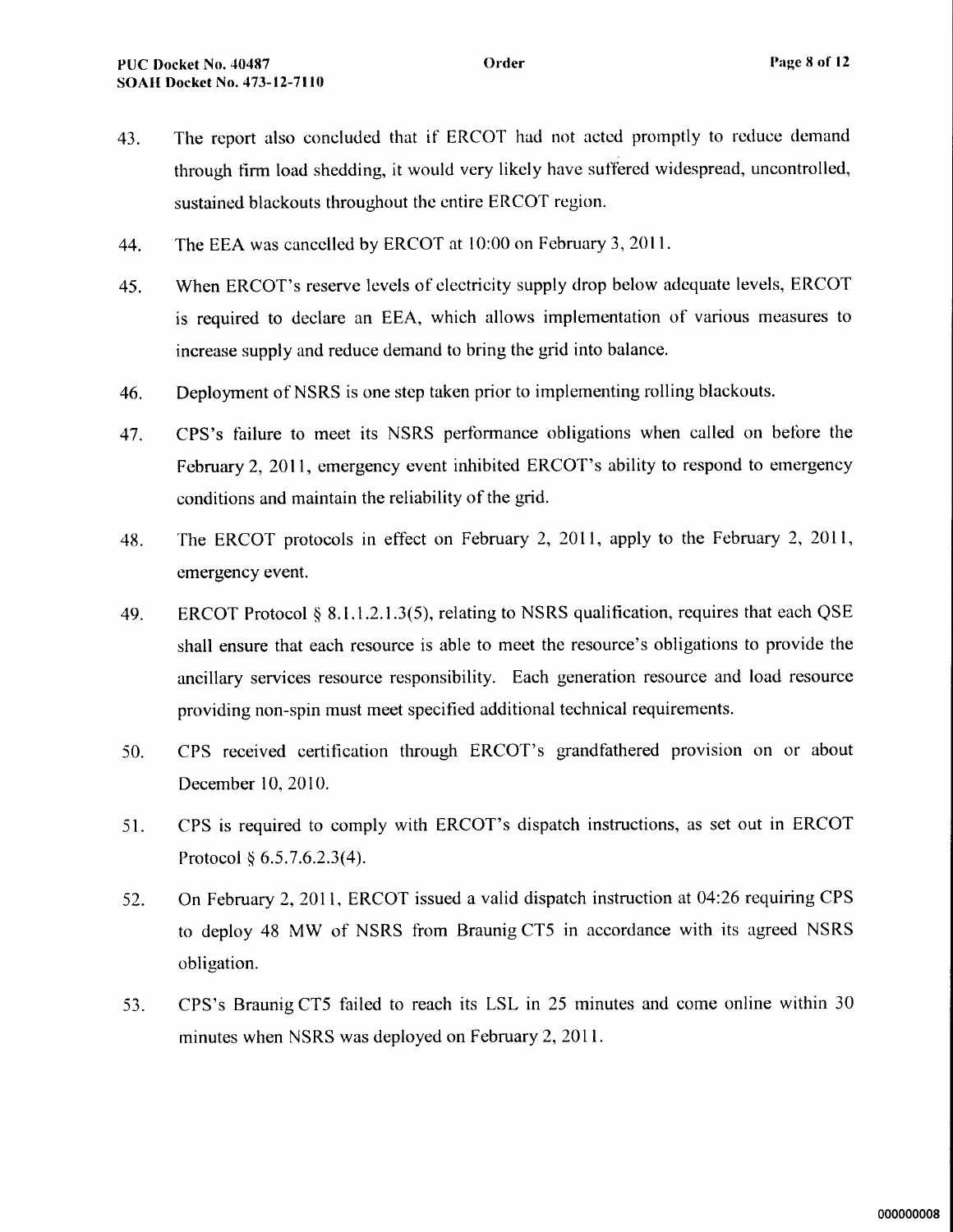- 54. Data provided by ERCOT's data historian confirmed that the Braunig CT5 failed to start and achieve the required minimum output in the required 25-minute timeframe.
- 55. CPS is **not exempt from compliance** with ERCOT's **dispatch instruction** on February 2, 2011, at 04:26 under either ERCOT Protocol §§ 6.5.3(l) or 6.5.7.9(l).
- 56. No risk to safety, bodily harm, or equipment existed when CPS attempted to operate the Braunig CT5 on the morning of February 2, 2011, because the unit automatically tripped pursuant to the permanent control system programmed into the unit after an alarm was detected indicating that the SCR tempering air fans were not operating as designed.
- 57. CPS is **responsible for meeting the NSRS performance requirements, as set out in** ERCOT Protocol § 8.1.1.4.3(3)(b).
- 58. CPS failed **to demonstrate that the failure of Braunig** CT5 to reach its LSL in **25 minutes** and come online within 30 minutes when NSRS was deployed on February 2, 2011, was due to **equipment** failure beyond **its reasonable control.**
- 59. CPS had **several opportunities to call in additional** staffing **prior to the hour ending 5:00** to ensure any start-up failures could be promptly addressed.
- 60. CPS failed to prove that it had provided **adequate** staffing **levels at the Braunig site on** February 2, 2011, in light of its choice to offer NSRS from unproven units.

#### It. Conclusions of Law

- l. CPS is a municipally owned utility under PURA § 11.003(11).
- 2. The **Commission has jurisdiction over this matter pursuant** to PURA §§ 14.051, 15.023, 15.024, and 39.151(d) and (j).
- 3. SOAH has **jurisdiction over this proceeding pursuant** to PURA **§ 14.053 and the** Administrative Procedure Act, Tex. Gov't Code § 2001.051.
- 4. Proper notice was provided to CPS pursuant to Tex. Gov't Code §§ 2001.051 and 2001.052.
- 5. ERCOT **Protocol** § 6.5.7.6.2.3(4), **requires that on receipt of a dispatch instruction, off**line generation providing non-spin must be on-line at an output level at least equal to the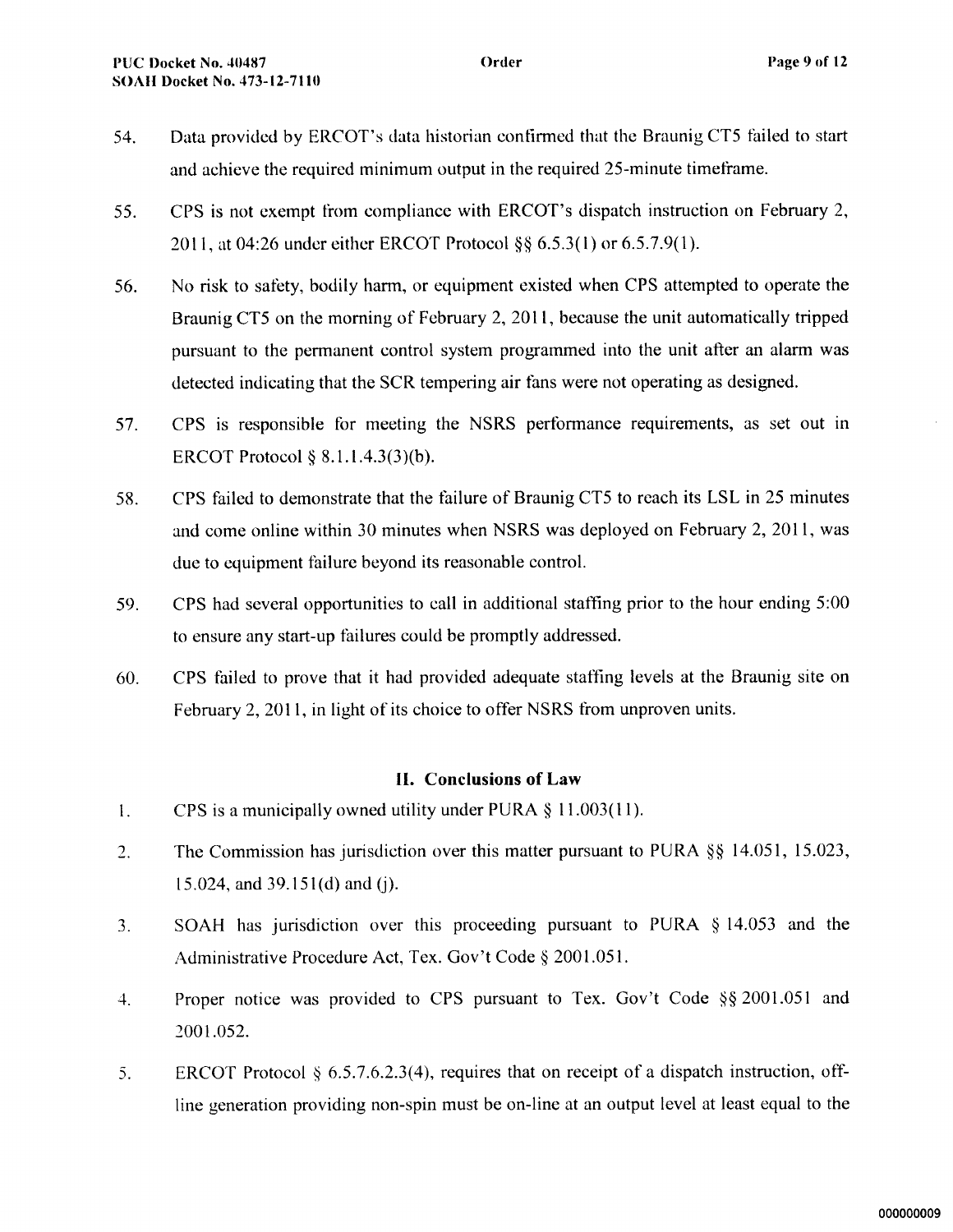resource's LSL within 25 minutes and must be able to dispatch to its non-spin resource responsibility within 30 minutes of the dispatch instruction. Once the generation resource is on-line, the QSE shall reduce the non-spin ancillary service schedule by the amount of the deployment to make the capacity available for SCED to dispatch.

- 6. ERCOT Protocol § 8.1.1.4.3(3)(b), **requires** that for **off-line generation resources,** 25 minutes following a deployment instruction, the resource must also have a resource status indicating that it is on-line with an energy offer curve and the telemetered **generation must be greater than** or equal to **the resource's** telemetered LSL.
- 7. Staff bears the burden of proving by a preponderance of the evidence that a market participant violated ERCOT protocols, Commission substantive rules, and PURA.
- 8. Staff has proven by a preponderance of the evidence that CPS violated ERCOT Protocols §§ 6.5.7.6.2.3(4) and 8.1.1.4.3(3)(b), P.U.C. SUBST. R. 25.503(f)(2), and PURA  $§$  39.151(j).
- 9. A market participant that fails to comply with ERCOT dispatch instructions or protocol requirements has the burden to prove, in any Commission proceeding where failure to comply is raised, that it is entitled to an exemption from compliance with dispatch instructions or other protocol requirements, pursuant to the ERCOT protocols.
- 10. CPS bears the burden of proving by a preponderance of the evidence that it is exempt **from compliance** with ERCOT dispatch **instructions and protocol requirements.**
- 11. CPS failed to demonstrate by a preponderance of the evidence that it is exempt from compliance with ERCOT dispatch instructions and protocol requirements pursuant to ERCOT Protocol §§ 6.5.3(l) or 6.5.7.9(1).
- 12. CPS is not exempt from compliance with the NSRS performance requirements in **response** to ERCOT's dispatch **instruction** on February 2, 2011, at 04:26 under either Protocol §§ 6.5.3(1) or 6.5.7.9(l).
- 13. A market **participant** that fails to comply with ERCOT dispatch **instructions** or protocol requirements has the burden to prove, in any Commission proceeding where failure to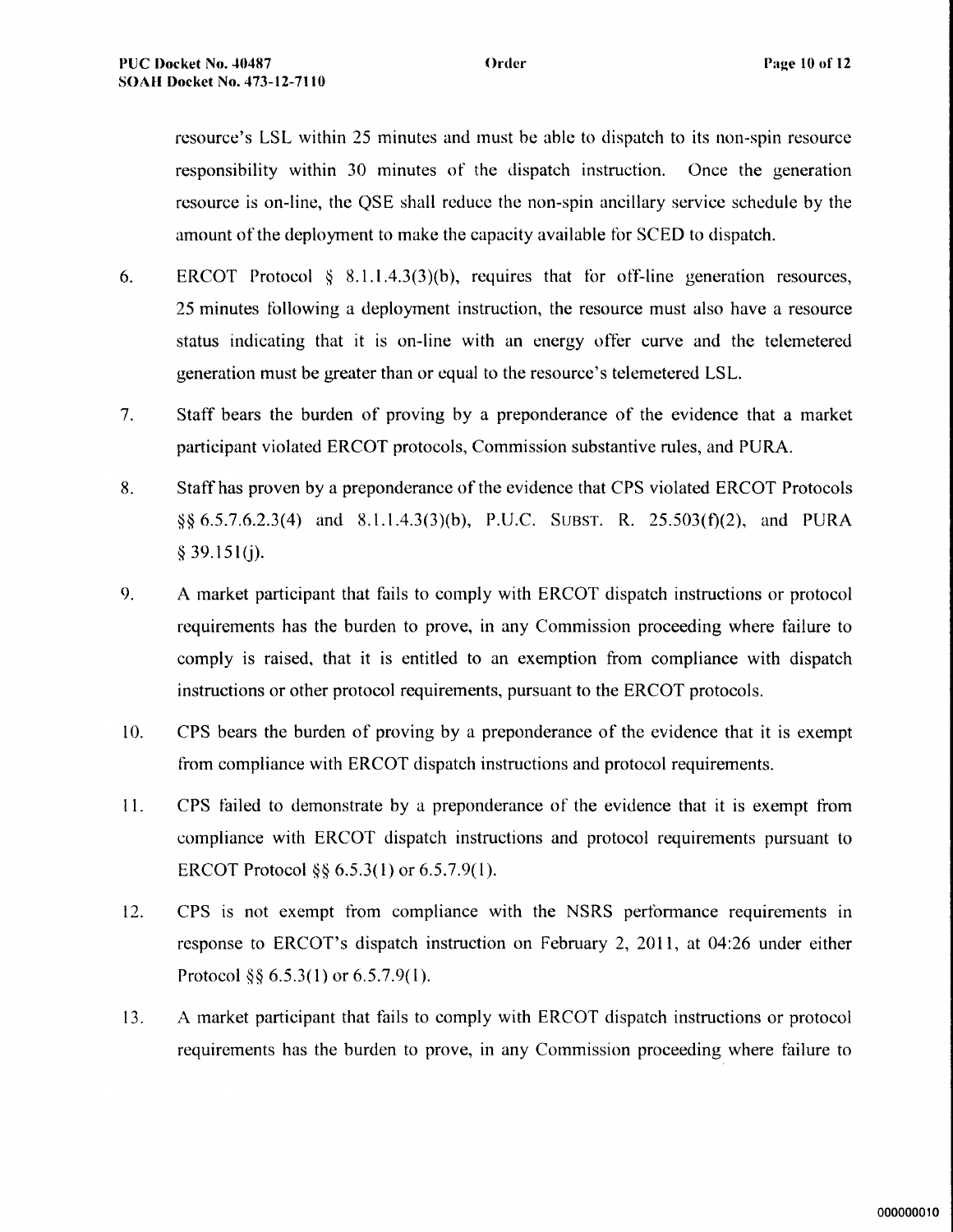comply is **raised, that it is entitled to an excuse from compliance with dispatch instructions or protocol requirements** under P.U.C. SUBsT. R. 25.503(t)(2)(C).

- 14. CPS bears the burden of proving by a preponderance of the evidence that it should be excused from compliance with ERCOT dispatch instructions and protocol requirements.
- 15. CPS **failed to demonstrate by a preponderance** of the **evidence that it should be excused from compliance** with ERCOT **dispatch instructions and protocol requirements pursuant** to P.U.C. SUBST. R.  $25.503(f)(2)(C)$ .
- 16. CPS violated ERCOT Protocol §§ 6.5.7.6.2.3(4) and 8.1.1.4.3(3)(b) when Braunig CT5 failed to reach its LSL in 25 minutes and come online within 30 minutes when NSRS was deployed on February 2, 2011, to supply the voluntary NSRS obligation that CPS **promised** to ERCOT.
- 17. CPS is not entitled to an exemption under the ERCOT protocols or an excuse under P.U.C. SUBST. R.  $25.503(f)(2)(C)$ .
- **18. Violations** of ERCOT Protocol §§ 6.5.7.6.2.3(4) **and 8.1.1.4.3(3)(b) are class A violations pursuant** to P.V.C. SussT. R. 25.8.
- 19. A \$25,000 penalty is reasonable for the ERCOT protocol violations found in this case due to the seriousness of the violations, which took place during the midst of an EEA event, a time when the ERCOT transmission system is heavily reliant on the provision of ancillary **services, such** as NSRS, **to be available when called upon.**

# III. Ordering Paragraphs

**In accordance** with these findings of fact **and conclusions** of law, the Commission issues the following orders:

- 1. CPS shall pay a \$25,000 penalty for violating ERCOT Protocol §§ 6.5.7.6.2.3(4) and 8.1.1.4.3(3)(b).
- 2. All other motions, requests for entry of specific findings of fact and conclusions of law, and any other requests for general or specific relief, if not expressly granted, are denied.